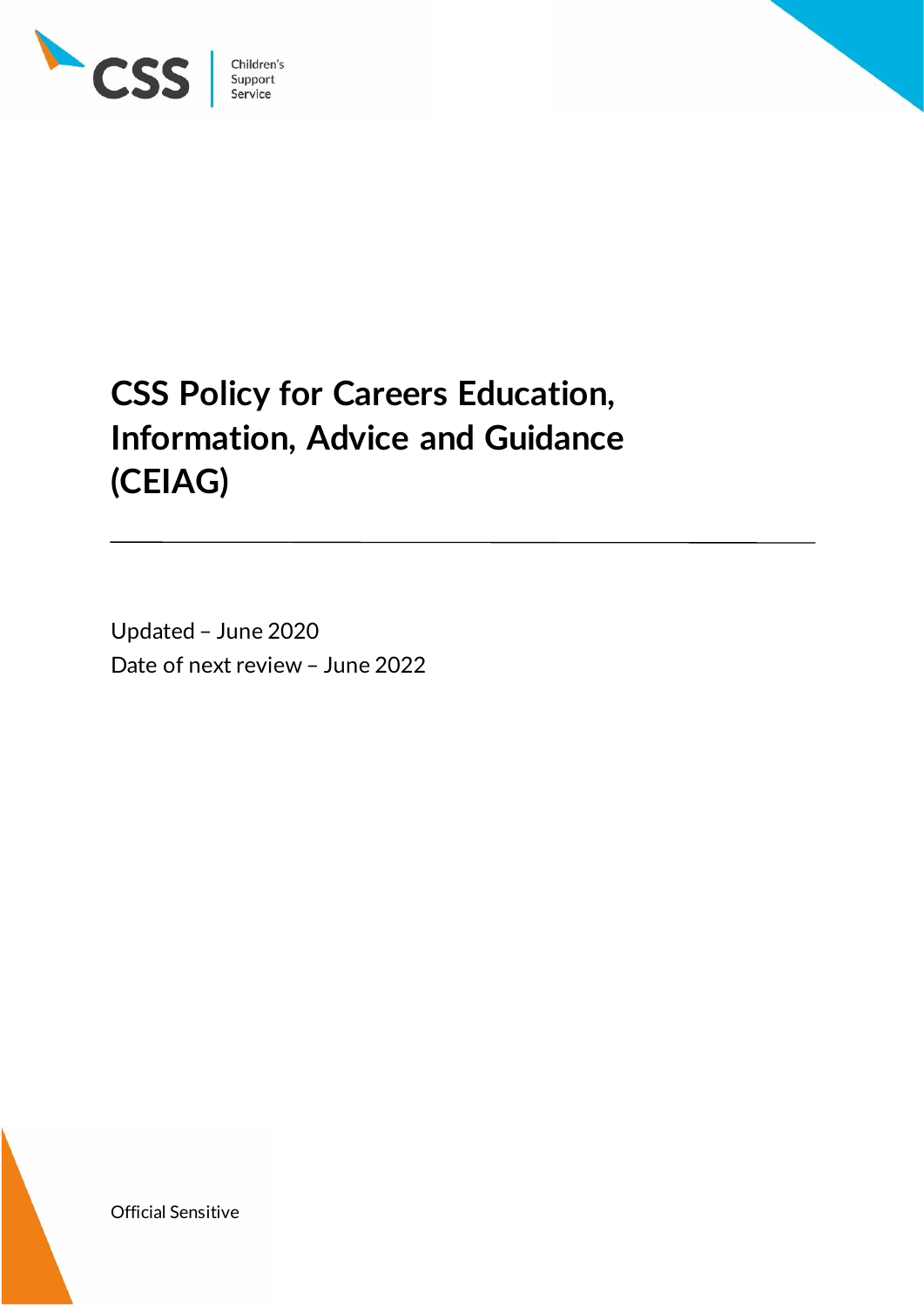

#### **Vision**

At CSS we aim to:

- inspire our students to carefully consider their future plans and prospects
- help students to make progress and gain the necessary qualifications, skills and experience
- encourage students to be aspirational in their plans for the future
- contribute to the wellbeing of students and their families through effective careers education, information, advice and guidance (CEIAG) by working to achieve the Eight Gatsby Benchmarks:
	- 1. A stable careers programme
	- 2. Learning from career and labour market information
	- 3. Addressing the needs of each pupil
	- 4. Linking curriculum learning to careers
	- 5. Encounters with employers and employees
	- 6. Experiences of workplaces
	- 7. Encounters with further and higher education
	- 8. Personal guidance

## **1. Rationale for CEIAG**

Young people's careers are formed out of their experience, progress and achievements in learning and work. All young people will benefit from a planned programme of activities to help them make choices that are right for them and to develop the personal skills and attitudes that will enable them to manage their careers throughout their lives. Schools have a statutory duty to secure independent and impartial careers guidance for pupils in Years 9-11 (2011 Education Act). Our policy is also framed to benefit our Pupil Premium pupils.

CSS is committed to providing a planned programme of careers education and information, advice and guidance (IAG) for all pupils and students in Years 7-11 in partnership with professional careers advisers employed by the local authority (for targeted students) and employed by Southend

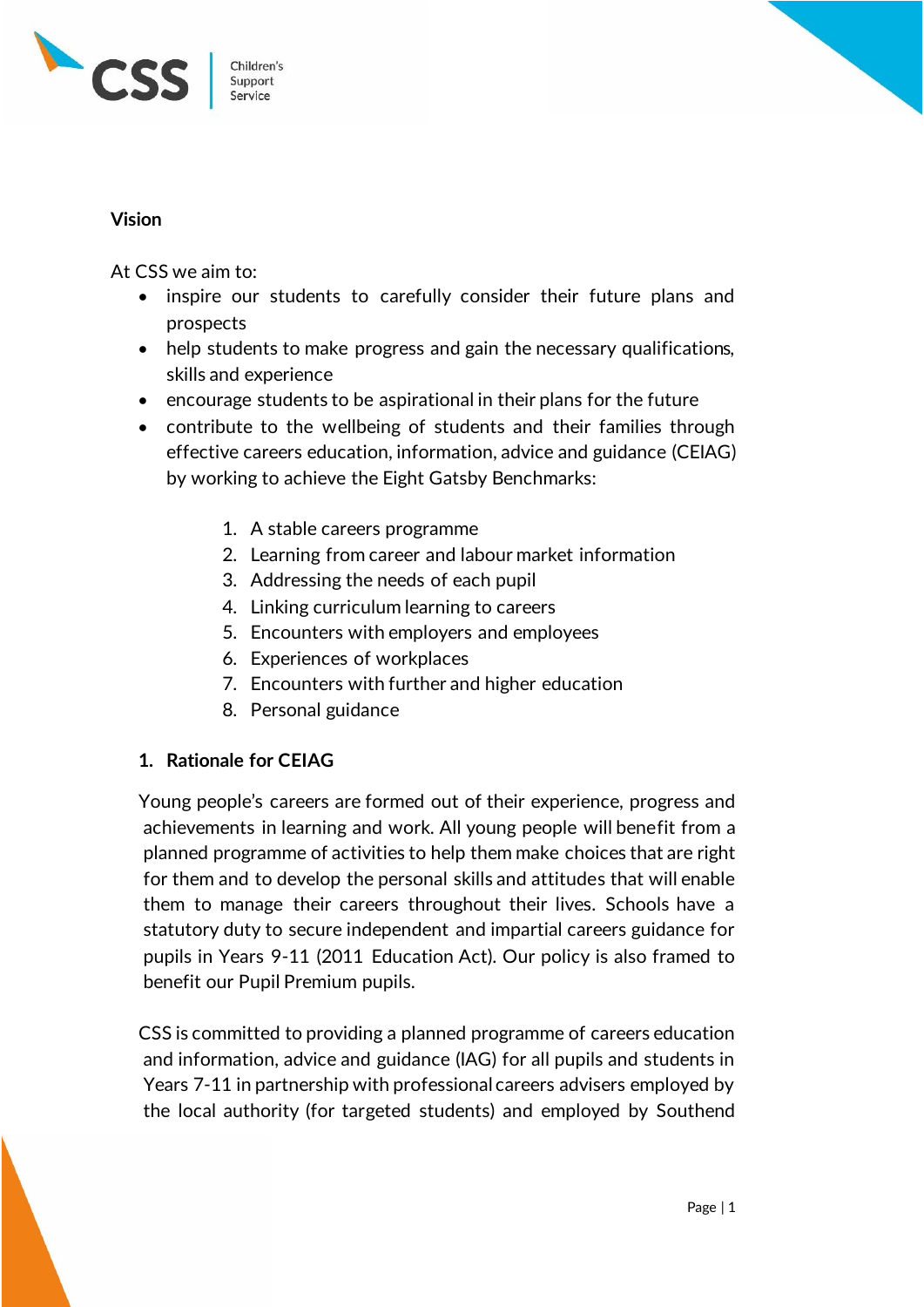

Connexions. CSS is also committed to achieving a range of outcomes for young people including:

- preparing students for the opportunities, responsibilities and experiences of life
- supporting young people to achieve their full potential
- empowering young people to plan and manage their own future
- providing comprehensive information about all opportunities available
- raising aspirations
- promoting equality, diversity, social mobility and challenge stereotypes
- enabling young people to sustain employability and achieve personal and economic wellbeing throughout their lives

We will also adhere to relevant guidance on improving outcomes for young people: DfE's principles of good practice (Section 10 of the statutory guidance, January 2018), Ofsted's inspection criteria for evaluation careers provision in schools (September 2015) and other agencies such as the Careers Development Institute.

The policy for CEIAG is related specifically to our policies for Teaching and Learning, Assessment, Citizenship, PSHCE, Work-Related Learning, Equality and Diversity, Gifted and Talented, Looked After Children and Learning Difficulties and Disabilities, Provider Access.

#### **2. Objectives**

To meet the Eight Gatsby Benchmarks and follow the CDI Framework which will enable us to:

Ensure the career development, wellbeing and progression of all students. Provide CEIAG that is relevant, timely and sufficient to meet students' needs and integrated into their overall curriculum.

Provide CEIAG in partnership with students themselves, their parents/carers and our chosen professional and community partners.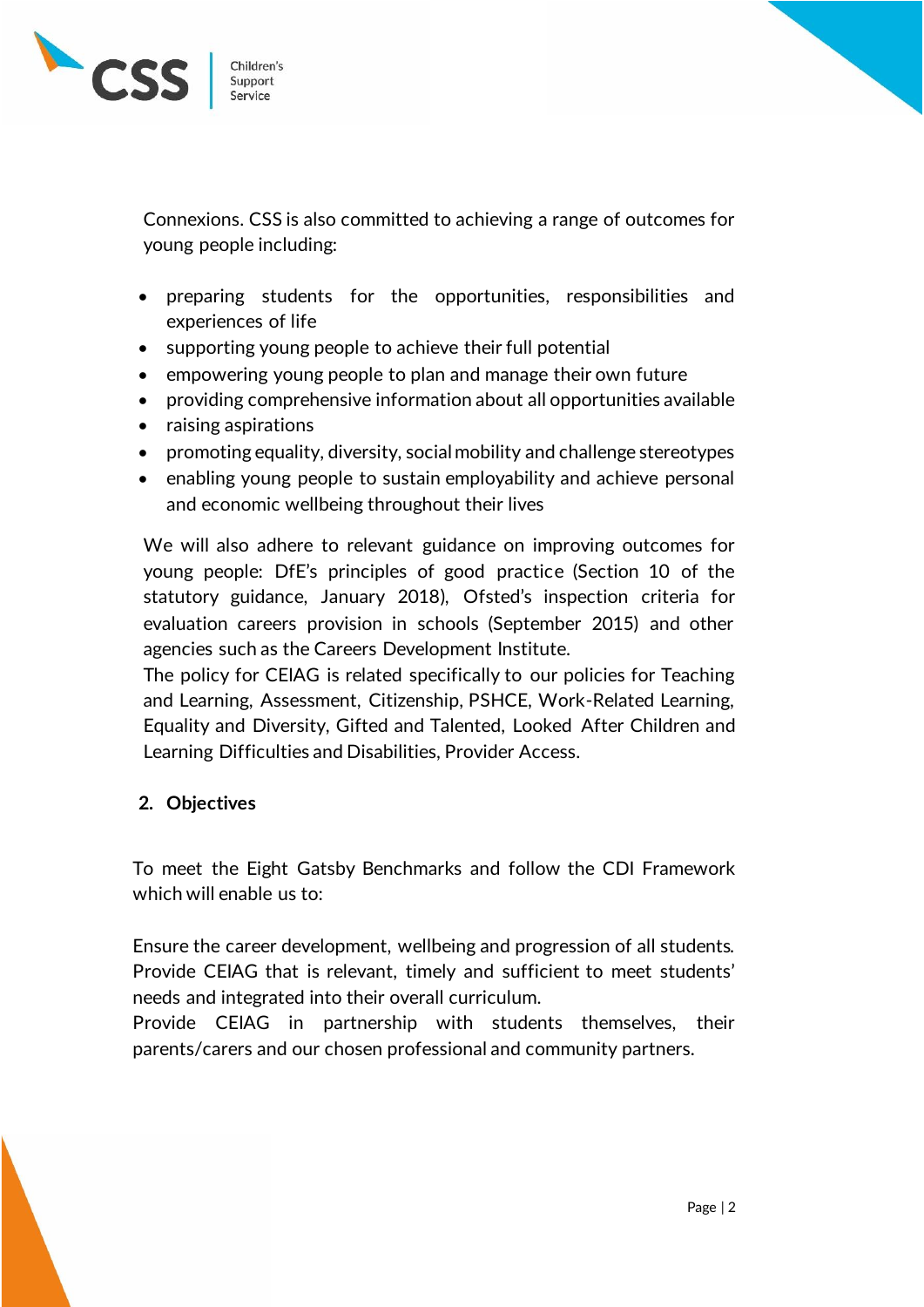



## **3. Implementation**

• Leadership and management

The Head of PSHCE and Careers (in the role of Careers Leader) oversees the CEIAG programme which is delivered by PSHCE teachers in all centres. There is a member of the Senior Leadership team with responsibility for overseeing the CEIAG programme. This area is also supported by a Link Governor.

#### **4. Staffing**

All staff are expected to contribute to CEIAG delivery through their roles as Personal Tutors, subject teachers and support staff. Specialist careers education sessions are delivered by PSHCE staff and CEIAG is integrated into Schemes of Work for all year groups. The CEIAG programme is planned, monitored and evaluated by PSHCE teachers and overseen by the Head of Life Skills. Online and printed careers information is maintained by staff in the PSHCE rooms. Administrative support is available to the PSHCE teachers.

## **Curriculum**

The careers programme for each year group is constructed around personalised careers education including events, work-related learning, online and printed information, one-to-one support, group work and individual interviews.

## **Assessment and Accreditation**

Career learning is assessed in line with the CSS Assessment policy. In Key Stage 4 students complete selected units of work (Level 1/2) from the AQA Personal and Social Education Award (5800):

- Personal Action Planning
- Making Informed Career Choices
- Personal Finance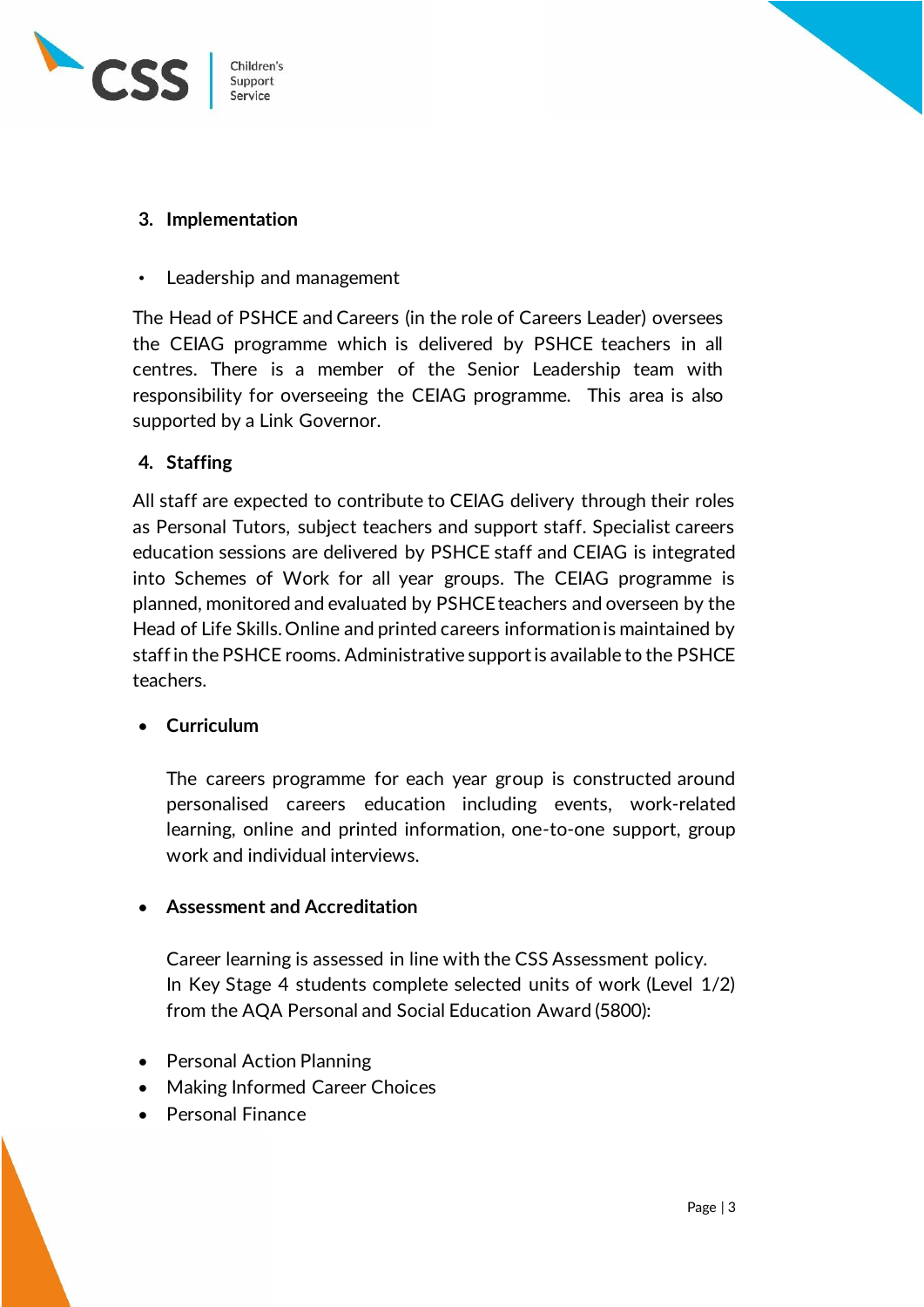

- Relationships, Practices and Behaviours in the Workplace
- Applying for Jobs and Courses At Key Stage 4 selected students will also complete a Prince's Trust qualification unit – Career Planning, which is available at Entry Level, Level 1 or Level 2.

## **Partnerships**

The school works with a range of partners to deliver the CEIAG programme:

Local authority advisers deliver targeted support to EHCP students and Southend Connexions provides impartial career guidance to all other students.

All PSHCE staff belong to the Network4Careers and attend their CPD events during the year.

We are part of the Careers and Enterprise Network in Essex.

PSHCE staff attend regional IAG networking meetings.

Year 10/11 students are offered a Taster Day at one or more of the local colleges and/or training providers. We also invite representatives from these providers to come and speak to students.

DWP Careers Mentors work with Year 11 students on a monthly basis and also deliver our Practise Interview programme to year 10 and 11 students at several points during the year.

We are in regular contact with the Essex County Council Youth Service, in particular their Employment and Skills Advisor, if we are concerned about a Year 11 student becoming a NEET statistic.

We do our best to ensure that students attend aspirational visits where appropriate e.g. "Eyes on the Prize" at Anglia Ruskin University.

We have links with "Career Ready", who provide resources, contacts and in school sessions.

"Ask Apprenticeships" deliver assemblies and workshops to Key Stage 4 students.

We achieved the QiCS award (Quality in Careers Standard) in Januarty 2019, which is valid for 3 years (renew in January 2022.)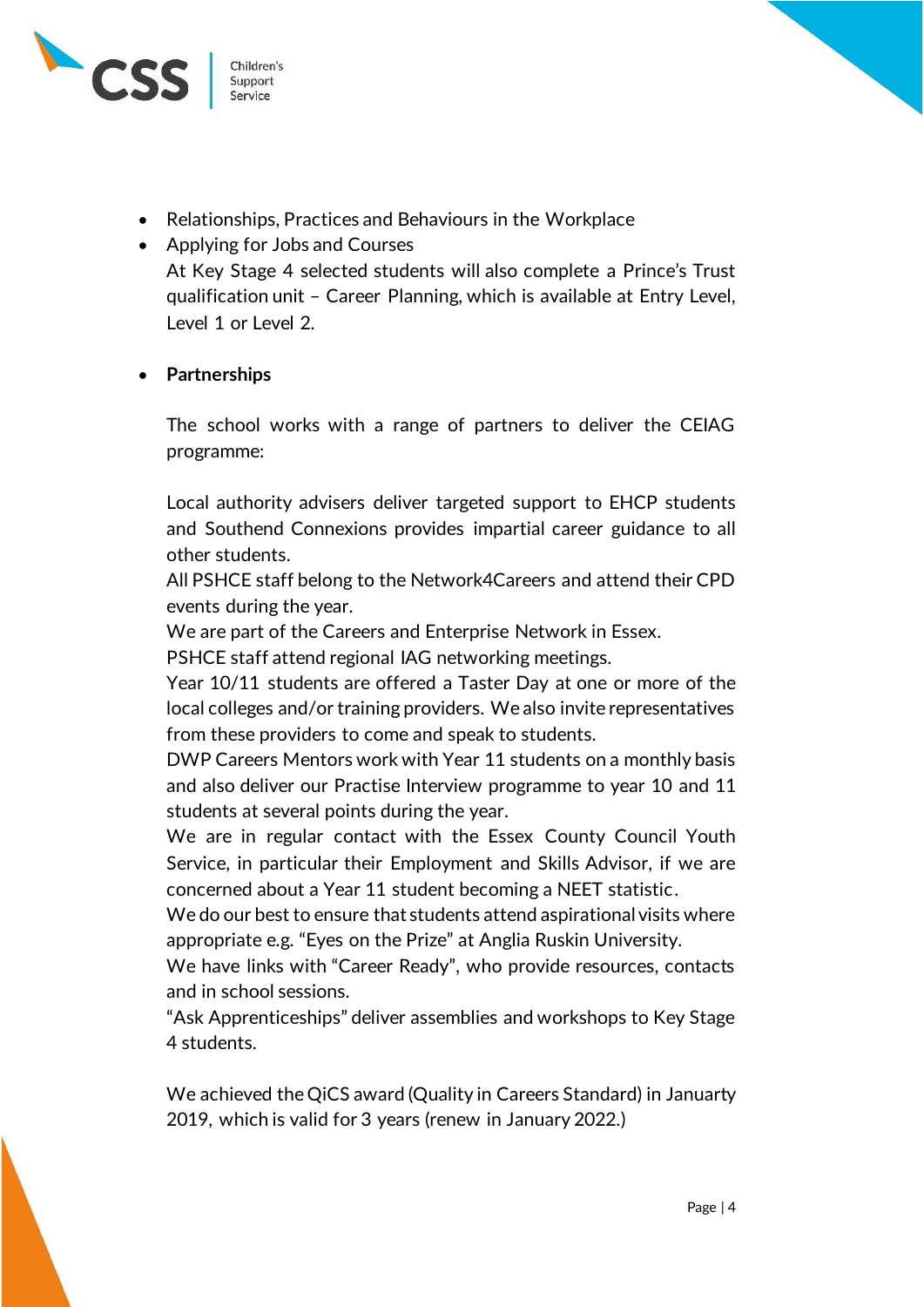



#### • **Resources**

Funding is allocated in the annual budget planning round and the level of funding is related to whole school priorities and particular needs in the CEG area. The Head of PSHCE and Careers is responsible for the effective deployment of resources. Sources of external funding are actively sought, e.g. Make Happen, Career Ready.

## **Staff development**

Staff training needs are reviewed annually and the school will endeavour to meet training needs within a reasonable period of time. All PSHCE staff are members of the Essex Network 4 Careers and attend their annual conference.

## • **Post 16 Transition**

All students have the opportunity for a 1-1 interview with a Level 6 trained careers adviser. We aim to take all KS4 students to visit their potential place of post-16 study in order to aid transition from both sides. All KS4 students are closely tracked to ensure they have had access to a wide range of IAG. Intended Destinations are tracked throughout the year and information is communicated to the local authority as requested. If a student is on dual role a letter is sent to the home school in the summer term informing them of student intentions. They are also reminded that the student appears on their destination figures. NEET students are monitored and supported by Essex County Council Employability and Skills department.

Following on from the announcement of the "Alternative Provision: year 11 transition funding" from the Government in June 2020 to support current year 11s into post 16 education, ([https://www.gov.uk/guidance/alternative-provision-year-11-transition](https://www.gov.uk/guidance/alternative-provision-year-11-transition-funding)[funding\)](https://www.gov.uk/guidance/alternative-provision-year-11-transition-funding) a CSS "Transition Mentor" has been appointed to ensure that all of our year 11 students and their parents / carers are offered help and support in this area. It is hoped that this role will continue in future